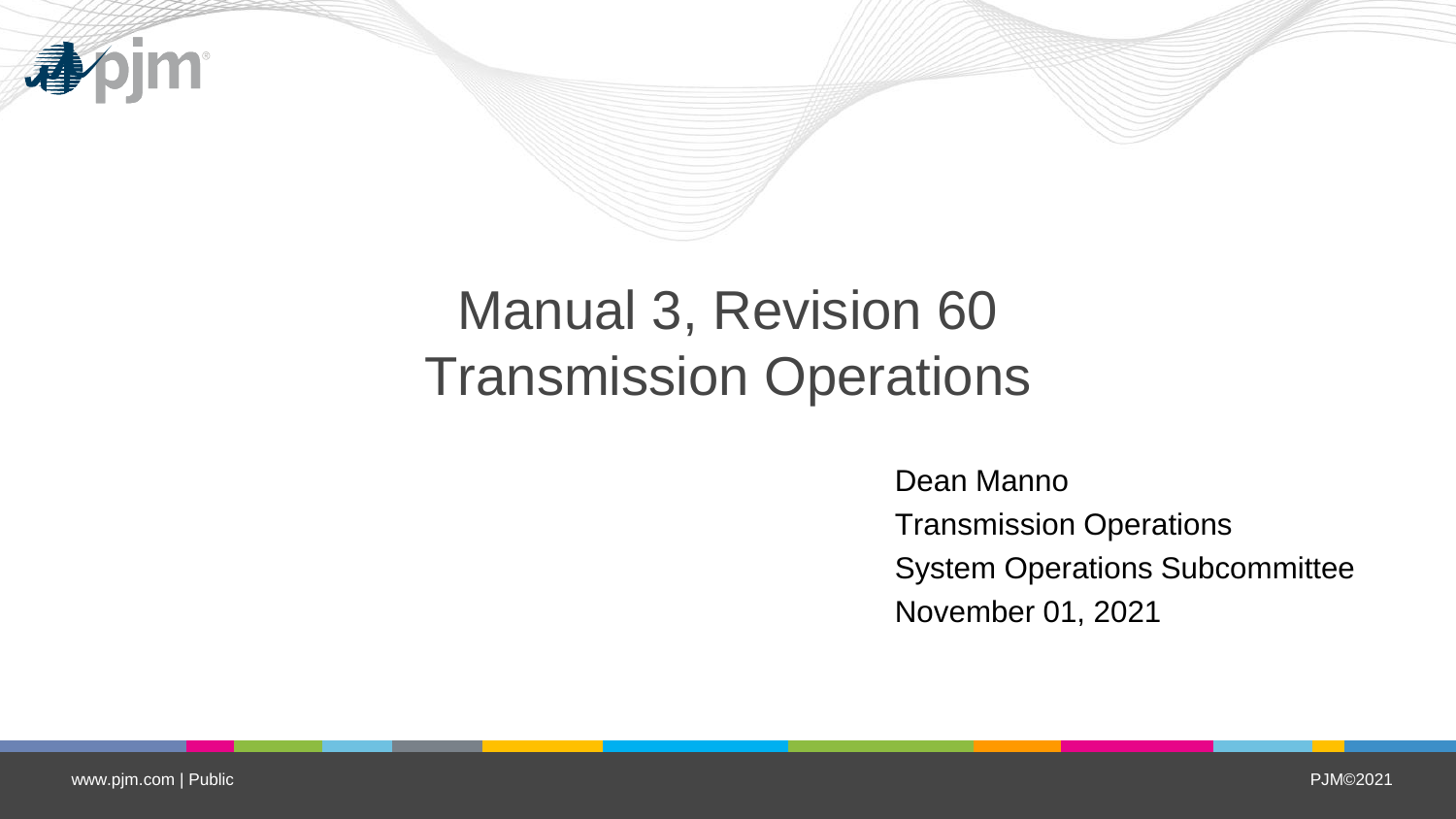



- Periodic Review
- Section 4.2.2 & 4.2.4 Removed reference to PRC-001 standard due to retirement.
- Attachment A: Removed Elgin Unit Stability Trip Scheme due to upgrades in the area.
- Attachment A: Removed Susquehanna 500kV Catty Corner Scheme.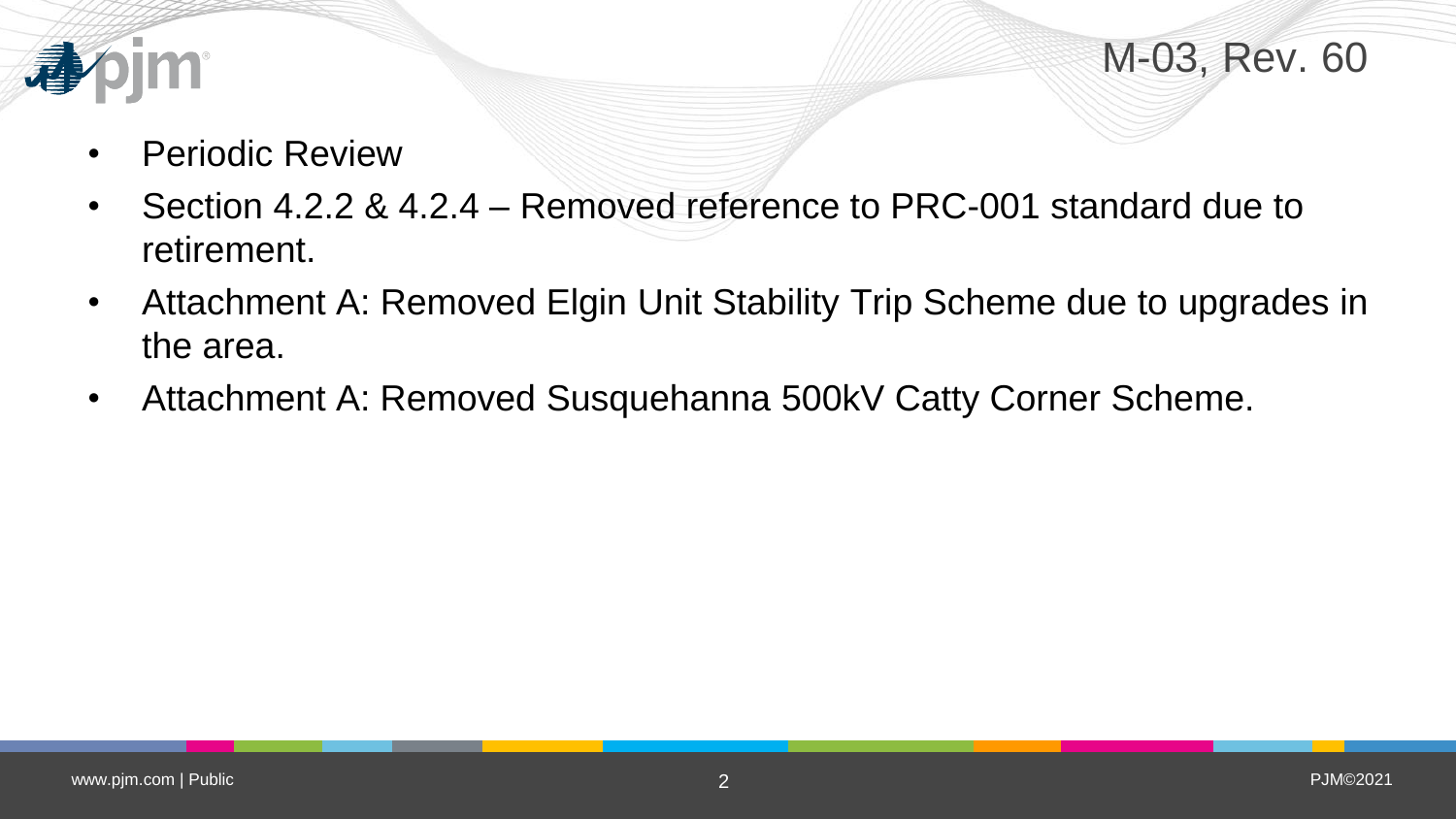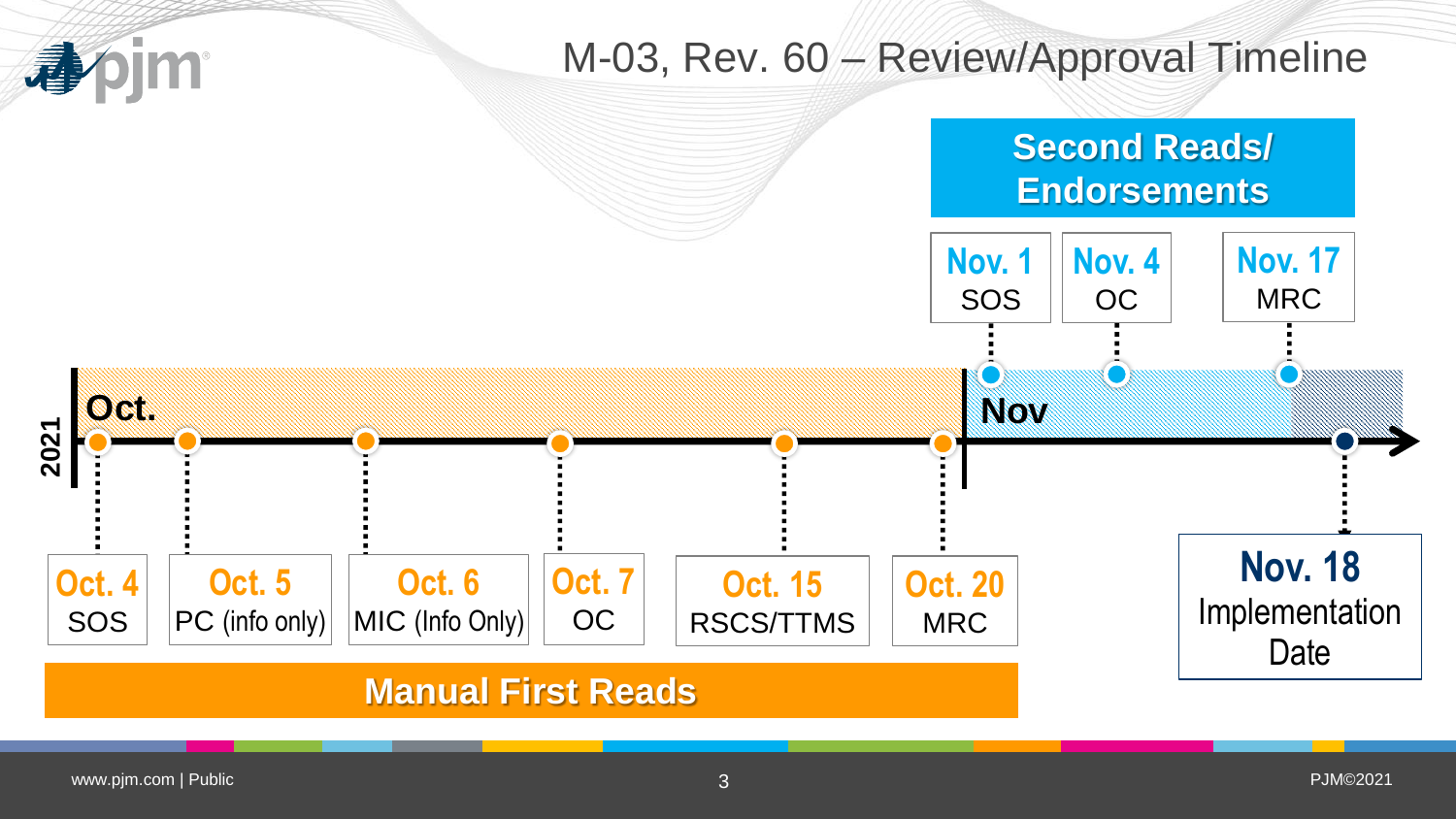



### **SME/Presenter:**

Dean Manno, Dean.Manno@pjm.com

## **Manual 03, Rev 60 – Periodic Review**

Member Hotline (610) 666 – 8980 (866) 400 – 8980 custsvc@pjm.com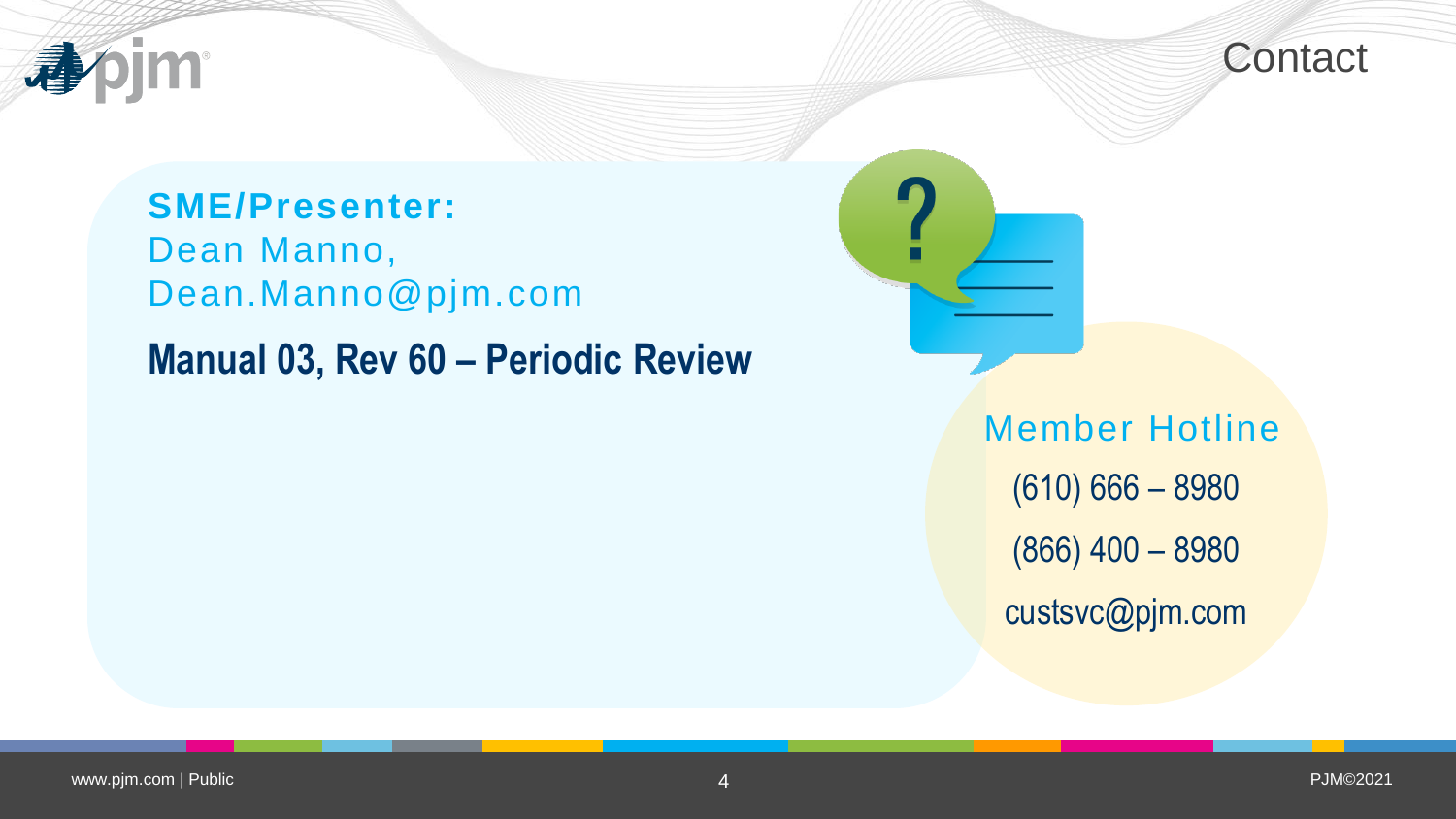

## Appendix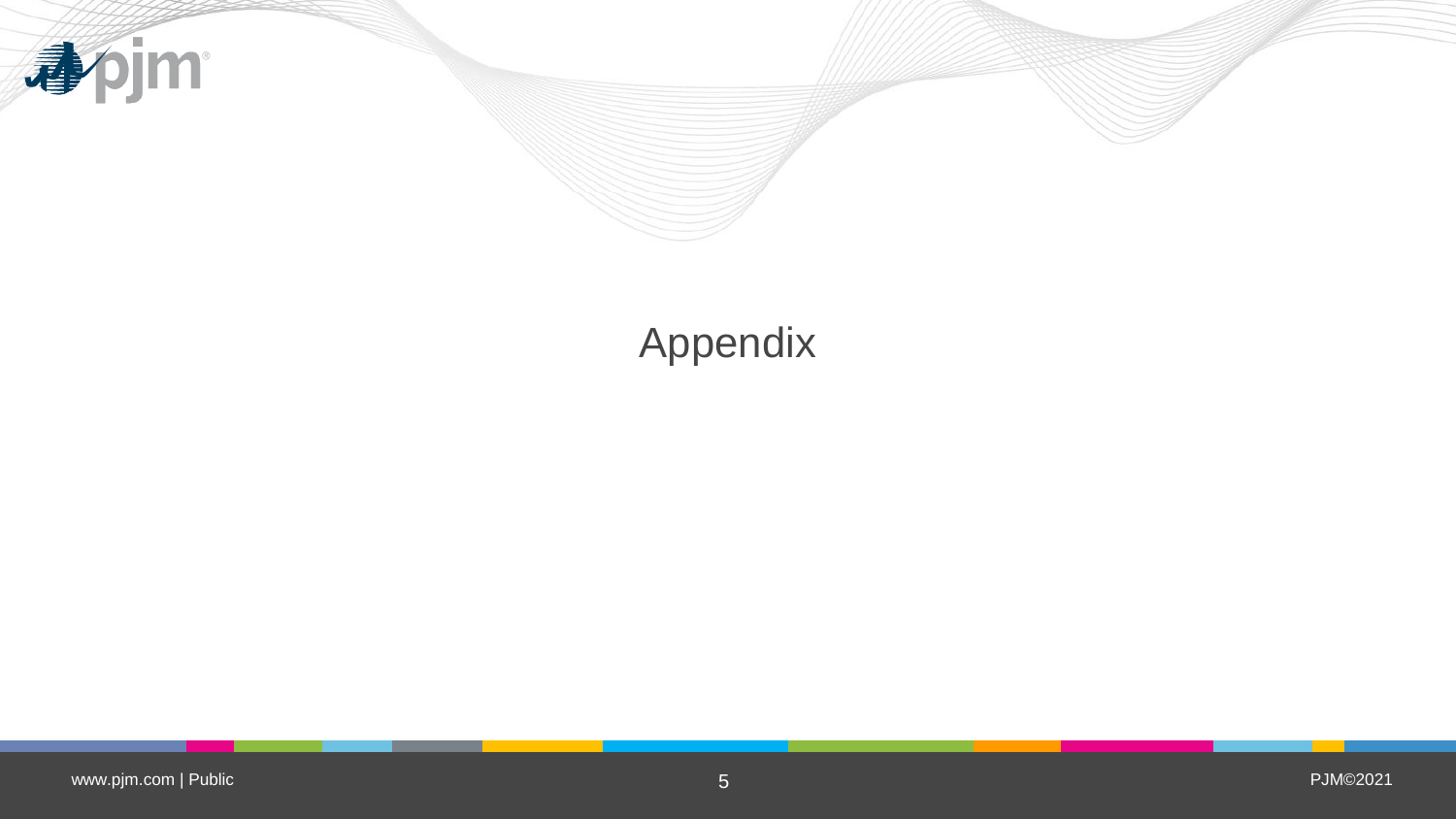

#### M-03B, Rev. 59 – Changes

- **Revision 59.1 (06/23/2021):**
	- AEP: Added non-redundant language to Broadford-Atkins 138kV line and Jacksons Ferry-Peak Creek 138kV line under Additional Regional Procedures.
	- AEP: Updated amperage setting in the Rockport Operating Guide procedure.
	- BGE: Updated 230 kV Harbor Crossing Cables (2344 & 2345 circuits) Special Ratings procedure.
	- FE-EAST: Added new Gilbert Stability Restriction procedure.
	- PEPCO: Updated Chalk Point Transformer #5 Operation procedure due to unit retirements.
	- PSEG: Updated the Artificial Island Stability procedure due to system topology changes.